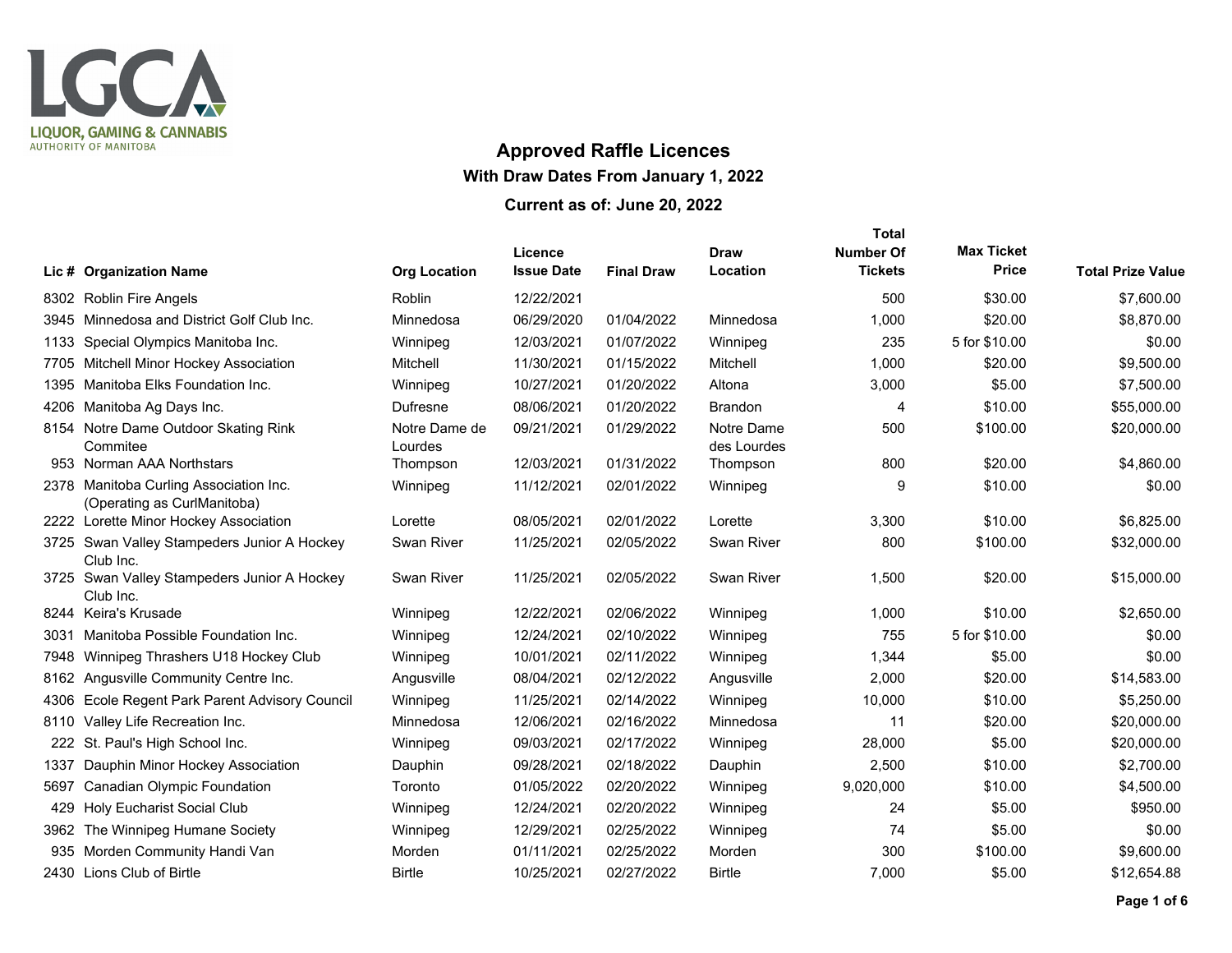|      | Lic # Organization Name                                   | <b>Org Location</b>   | Licence<br><b>Issue Date</b> | <b>Final Draw</b> | <b>Draw</b><br>Location | Total<br><b>Number Of</b><br><b>Tickets</b> | <b>Max Ticket</b><br><b>Price</b> | <b>Total Prize Value</b> |
|------|-----------------------------------------------------------|-----------------------|------------------------------|-------------------|-------------------------|---------------------------------------------|-----------------------------------|--------------------------|
|      | 366 Kinsmen Club of Dauphin                               | Dauphin               | 11/19/2021                   | 02/27/2022        | Dauphin                 | 750                                         | \$20.00                           | \$3,557.42               |
| 4637 | <b>Clipper Ice Sports Association</b>                     | <b>Niverville</b>     | 10/26/2021                   | 03/01/2022        | <b>Niverville</b>       | 1,700                                       | \$20.00                           | \$3,870.00               |
| 7471 | Interlake Minor Hockey Council Inc.                       | Riverton              | 10/01/2021                   | 03/01/2022        | Teulon                  | 2,000                                       | \$20.00                           | \$16,400.00              |
| 8076 | First Steps Wellness Centre Winnipeg Inc.                 | Winnipeg              | 11/29/2021                   | 03/01/2022        | Winnipeg                | 21                                          | \$35.00                           | \$23,598.00              |
| 8076 | First Steps Wellness Centre Winnipeg Inc.                 | Winnipeg              | 11/29/2021                   | 03/01/2022        | Winnipeg                | 25                                          | \$20.00                           | \$0.00                   |
| 8133 | Northern Health Foundation Inc.                           | Flin Flon             | 01/10/2022                   | 03/01/2022        | Flin Flon               | 10,000                                      | \$5.00                            | \$0.00                   |
| 8150 | <b>Red River Wellness Committee</b>                       | <b>Morris</b>         | 07/30/2021                   | 03/02/2022        | Morris                  | 832                                         | \$5.00                            | \$0.00                   |
| 1579 | Minitonas & District Arena Inc.                           | <b>Minitonas</b>      | 01/10/2022                   | 03/04/2022        | Minitonas               | 400                                         | \$50.00                           | \$10,000.00              |
| 2699 | Pembina Valley Snow Kickers Association<br>Inc.           | Manitou               | 10/13/2021                   | 03/07/2022        | <b>Pilot Mound</b>      | 1,000                                       | \$20.00                           | \$8,000.00               |
|      | 4684 Grace General Hospital (Winnipeg)<br>Foundation Inc. | Winnipeg              | 01/18/2022                   | 03/08/2022        | Winnipeg                | 456,000                                     | 3 for \$10.00                     | \$1,000.00               |
|      | 5633 Central Plains Cancer Care Services                  | Portage la<br>Prairie | 11/12/2021                   | 03/11/2022        | Portage la<br>Prairie   | 3,000                                       | \$20.00                           | \$30,005.94              |
|      | 8313 Sandy Bar Fishing Club                               | Riverton              | 02/22/2022                   | 03/15/2022        | Riverton                | 1,500                                       | \$20.00                           | \$7,021.24               |
| 2789 | Snoman Inc. (Snowmobilers of Manitoba)                    | Winnipeg              | 07/07/2021                   | 03/17/2022        | Winnipeg                | 35,000                                      | \$2.00                            | \$15,000.00              |
|      | 1354 The Kidney Foundation of Canada -<br>Manitoba Branch | Winnipeg              | 09/24/2021                   | 03/17/2022        | Winnipeg                | 261                                         | \$10.00                           | \$125,000.00             |
|      | 1133 Special Olympics Manitoba Inc.                       | Winnipeg              | 01/07/2022                   | 03/18/2022        | Winnipeg                | 27,000                                      | 5 for \$10.00                     | \$0.00                   |
| 6277 | Sunshine House Inc.                                       | Winnipeg              | 02/08/2022                   | 03/19/2022        | Winnipeg                | 10,000                                      | \$4.00                            | \$0.00                   |
| 1062 | The Winnipeg Symphony Orchestra Inc.                      | Winnipeg              | 01/20/2022                   | 03/20/2022        | Winnipeg                | 250,000                                     | 5 for \$10.00                     | \$3,885.00               |
| 1517 | St. Boniface Hospital Foundation Inc.                     | Winnipeg              | 12/03/2021                   | 03/24/2022        | Winnipeg                | 64,600                                      | \$100.00                          | \$2,238,972.72           |
| 1517 | St. Boniface Hospital Foundation Inc.                     | Winnipeg              | 12/03/2021                   | 03/24/2022        | Winnipeg                | 438,000                                     | 2 for \$20.00                     | \$166,000.00             |
| 1517 | St. Boniface Hospital Foundation Inc.                     | Winnipeg              | 12/03/2021                   | 03/24/2022        | Winnipeg                | 1,369,000                                   | 2 for \$20.00                     | \$1,250,000.00           |
| 6939 | Childcare - Family Access Network                         | Langruth              | 12/04/2020                   | 03/24/2022        | Langruth                | 300                                         | \$144.00                          | \$27,600.00              |
| 1567 | Wallace District Fire Department Station #1               | Virden                | 12/14/2021                   | 03/31/2022        | Virden                  | 2,000                                       | \$20.00                           | \$10,348.99              |
| 7761 | Headingley Community Foundation Inc.                      | Headingley            | 01/20/2022                   | 03/31/2022        | Headingley              | 14,000                                      | \$20.00                           | \$1,000.00               |
| 8266 | Sleep In Heavenly Peace - Winnipeg                        | Winnipeg              | 03/03/2022                   | 04/01/2022        | Winnipeg                | 32,000                                      | \$10.00                           | \$8,550.00               |
| 8266 | Sleep In Heavenly Peace - Winnipeg                        | Winnipeg              | 03/03/2022                   | 04/01/2022        | Winnipeg                | 50,000                                      | \$5.00                            | \$0.00                   |
| 666  | <b>Provincial Exhibition of Manitoba</b>                  | <b>Brandon</b>        | 03/08/2022                   | 04/02/2022        | <b>Brandon</b>          | 21,000                                      | \$5.00                            | \$0.00                   |
|      | 7122 Pembina Valley Humane Society                        | Morden                | 03/08/2022                   | 04/04/2022        | Morden                  | 35,000                                      | \$5.00                            | \$1,000.00               |
|      | 707 Miami Community Centre                                | Miami                 | 09/20/2021                   | 04/05/2022        | Miami                   | 1,700                                       | \$20.00                           | \$3,900.00               |
| 734  | Balmoral Recreational Enterprises Inc.                    | Balmoral              | 11/25/2021                   | 04/07/2022        | Balmoral                | 200                                         | \$100.00                          | \$10,000.00              |
| 4196 | <b>Assiniboine Valley Recreation</b>                      | Russell               | 01/10/2022                   | 04/08/2022        | Russell                 | 1,500                                       | \$20.00                           | \$4,000.00               |
| 352  | Flin Flon Junior Bombers Hockey Club Inc.                 | Flin Flon             | 01/12/2022                   | 04/10/2022        | Flin Flon               | 1,500                                       | \$10.00                           | \$27,958.00              |
|      | 4684 Grace General Hospital (Winnipeg)<br>Foundation Inc. | Winnipeg              | 01/28/2022                   | 04/12/2022        | Winnipeg                | 456,000                                     | 3 for \$10.00                     | \$1,000.00               |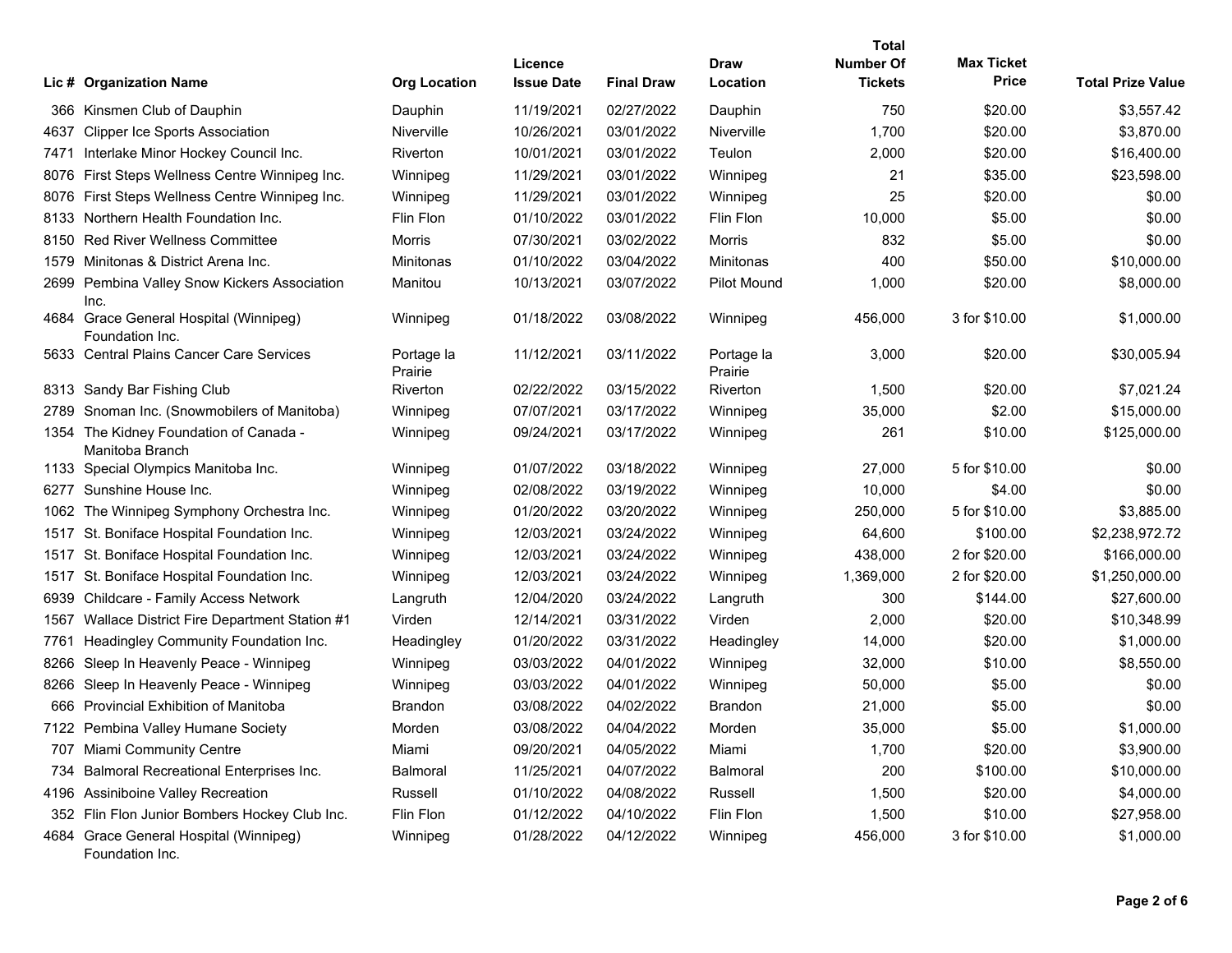|      |                                                            |                       |                              |                   |                       | <b>Total</b>                       |                                   |                          |
|------|------------------------------------------------------------|-----------------------|------------------------------|-------------------|-----------------------|------------------------------------|-----------------------------------|--------------------------|
|      | Lic # Organization Name                                    | <b>Org Location</b>   | Licence<br><b>Issue Date</b> | <b>Final Draw</b> | Draw<br>Location      | <b>Number Of</b><br><b>Tickets</b> | <b>Max Ticket</b><br><b>Price</b> | <b>Total Prize Value</b> |
|      | 4293 St. John's Ravenscourt School Parent's<br>Association | Winnipeg              | 12/15/2021                   | 04/13/2022        | Winnipeg              | 76                                 | \$20.00                           | \$0.00                   |
|      | 2532 Winnipeg Minor Hockey Association - AAA<br>Council    | Winnipeg              | 11/09/2021                   | 04/18/2022        | Winnipeg              | 9,000                              | \$20.00                           | \$16,500.00              |
|      | 4998 St. Mary's Academy Parents' Guild                     | Winnipeg              | 02/03/2022                   | 04/22/2022        | Winnipeg              | 45,500                             | 3 for \$10.00                     | \$0.00                   |
|      | 8072 The Scottish Gentlemen's Club<br>Incorporated         | Winnipeg              | 01/17/2022                   | 04/22/2022        | Winnipeg              | 375                                | \$40.00                           | \$2,991.07               |
|      | 5566 Teen Challenge of Central Canada Inc.                 | Winnipeg              | 04/30/2021                   | 04/22/2022        | Winnipeg              | 3,000                              | \$20.00                           | \$25,000.00              |
|      | 283 K of C - Manitoba State Council                        | Winnipeg              | 06/17/2021                   | 04/23/2022        | Winnipeg              | 120,000                            | \$5.00                            | \$45,788.00              |
|      | 5638 Virden Hockey Ventures Inc.                           | Virden                | 02/15/2022                   | 04/23/2022        | Virden                | 226,000                            | \$20.00                           | \$27,500.00              |
|      | 3027 True North Youth Foundation Inc.                      | Winnipeg              | 12/07/2021                   | 04/27/2022        | Winnipeg              | 14                                 | \$50.00                           | \$71,776.00              |
|      | 1690 The Fort Whyte Foundation Inc.                        | Winnipeg              | 01/27/2022                   | 04/29/2022        | Winnipeg              | 19,402                             | \$5.00                            | \$3,654.99               |
|      | 1942 Dream Factory Foundation Inc.                         | Winnipeg              | 04/06/2022                   | 04/29/2022        | Winnipeg              | 150                                | \$100.00                          | \$5,000.00               |
|      | 1942 Dream Factory Foundation Inc.                         | Winnipeg              | 03/28/2022                   | 05/04/2022        | Winnipeg              | 16,500                             | \$10.00                           | \$20,000.00              |
|      | 8028 The Steinbach Arts Council Inc.                       | Steinbach             | 03/18/2022                   | 05/04/2022        | Steinbach             | 20,000                             | \$5.00                            | \$2,643.29               |
|      | 4980 S.P.L.A.S.H. Child Care Inc.                          | Winnipeg              | 03/17/2022                   | 05/04/2022        | Winnipeg              | 6,000                              | \$5.00                            | \$2,900.00               |
|      | 8039 Manitoba Peace Officers Memorial<br>Foundation        | Winnipeg              | 03/09/2022                   | 05/06/2022        | Winnipeg              | 250,000                            | \$5.00                            | \$0.00                   |
|      | 6189 Guardians of the Children Canada                      | Winnipeg              | 03/31/2022                   | 05/07/2022        | Winnipeg              | 3,000                              | \$5.00                            | \$615.00                 |
|      | 3829 Springers Gymnastics Club Inc.                        | Winnipeg              | 02/15/2022                   | 05/07/2022        | Winnipeg              | 21,000                             | \$2.00                            | \$11,250.00              |
|      | 1175 Variety, the Children's Charity of Manitoba,<br>Inc.  | Winnipeg              | 04/14/2022                   | 05/07/2022        | Winnipeg              | 1,100                              | \$50.00                           | \$2,000.00               |
|      | 1958 Swan Valley Sport Fishing Enhancement<br>Inc.         | <b>Swan River</b>     | 12/15/2021                   | 05/07/2022        | Swan River            | 2,000                              | \$20.00                           | \$19,700.00              |
|      | 1992 Lions Club of Rapid City & Area                       | <b>Rapid City</b>     | 07/20/2021                   | 05/13/2022        | <b>Rapid City</b>     | 2,400                              | \$120.00                          | \$12,000.00              |
|      | 4832 Never Alone Foundation Inc.                           | Winnipeg              | 10/14/2021                   | 05/14/2022        | Winnipeg              | 417,600                            | 30 for \$5.00                     | \$8,700.00               |
|      | 6898 Oak Park High School Safe Grad<br>Committee           | Winnipeg              | 01/10/2022                   | 05/16/2022        | Winnipeg              | 149,000                            | \$5.00                            | \$0.00                   |
|      | 7970 Sunset Palliative Care Inc.                           | Portage la<br>Prairie | 11/12/2021                   | 05/19/2022        | Portage la<br>Prairie | 600                                | \$50.00                           | \$15,000.00              |
|      | 6970 Queenston School Advisory Council                     | Winnipeg              | 04/27/2022                   | 05/19/2022        | Winnipeg              | 1,600                              | \$3.00                            | \$600.00                 |
|      | 4999 Zirka Ukrainian Dance Ensemble Inc.                   | Dauphin               | 03/16/2022                   | 05/20/2022        | Dauphin               | 500                                | \$100.00                          | \$29,092.16              |
|      | 1686 Marymound Inc.                                        | Winnipeg              | 03/10/2022                   | 05/27/2022        | Winnipeg              | 14,833                             | \$5.00                            | \$0.00                   |
|      | 1062 The Winnipeg Symphony Orchestra Inc.                  | Winnipeg              | 04/21/2022                   | 05/31/2022        | Winnipeg              | 250                                | \$100.00                          | \$15,292.00              |
|      | 8160 Reston Golf Course Inc.                               | Reston                | 09/24/2021                   | 05/31/2022        | Reston                | 2,002                              | \$10.00                           | \$5,799.00               |
| 886  | Riverview Curling Club Inc.                                | <b>Brandon</b>        | 07/07/2021                   | 06/02/2022        | <b>Brandon</b>        | 14                                 | \$5.00                            | \$621,600.00             |
|      | 1375 Rotary Club of Minnedosa                              | Minnedosa             | 06/14/2021                   | 06/02/2022        | Minnedosa             | 200                                | \$100.00                          | \$4,000.00               |
| 1060 | Lions Club of Portage la Prairie                           | Portage la<br>Prairie | 06/29/2021                   | 06/02/2022        | Portage la<br>Prairie | 200                                | \$100.00                          | \$10,000.00              |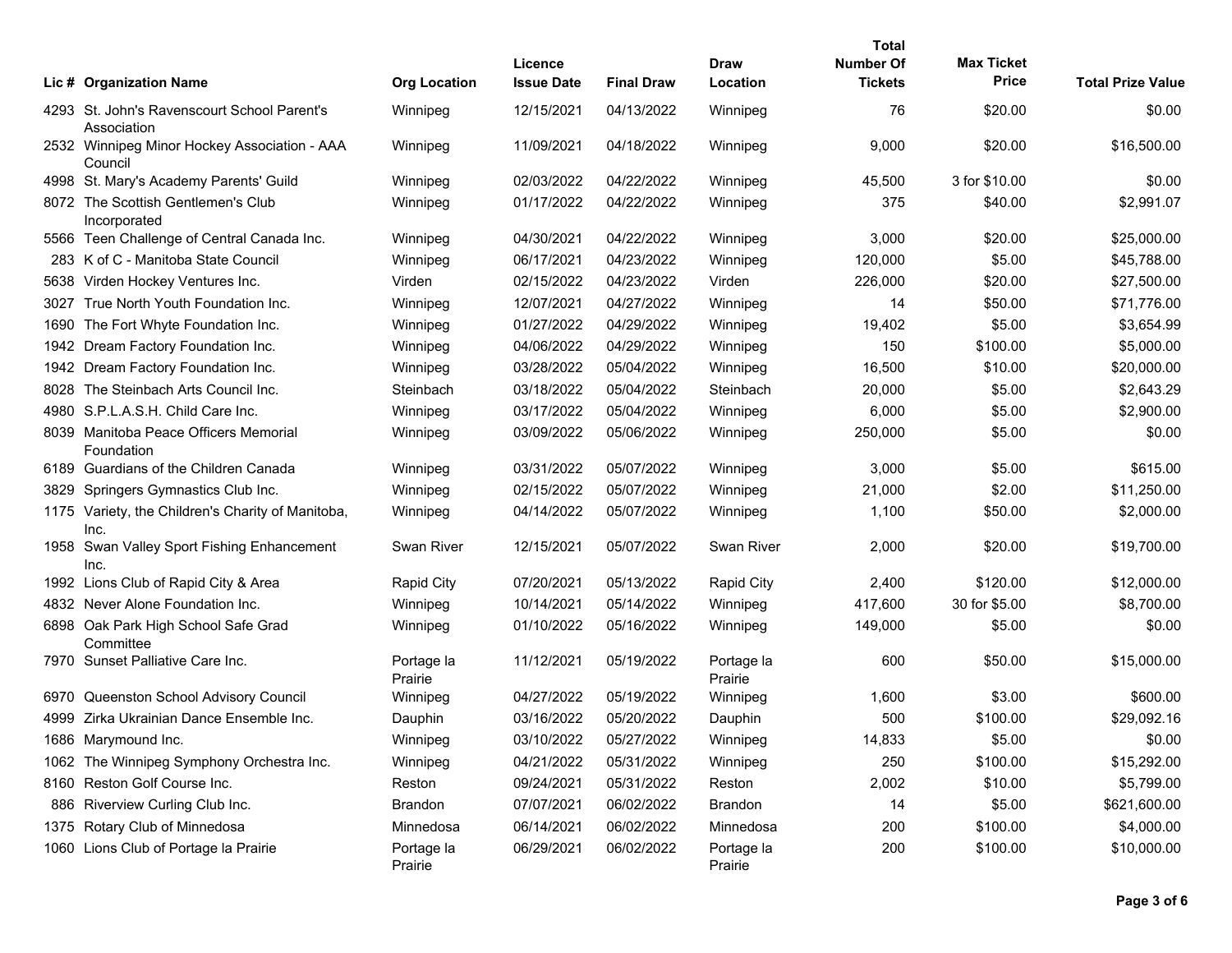|      |                                                                      |                     |                              |                   |                         | Total                              |                                   |                          |
|------|----------------------------------------------------------------------|---------------------|------------------------------|-------------------|-------------------------|------------------------------------|-----------------------------------|--------------------------|
|      | Lic # Organization Name                                              | <b>Org Location</b> | Licence<br><b>Issue Date</b> | <b>Final Draw</b> | <b>Draw</b><br>Location | <b>Number Of</b><br><b>Tickets</b> | <b>Max Ticket</b><br><b>Price</b> | <b>Total Prize Value</b> |
|      | 885 Riviere Seine River Wildlife Association<br>Inc.                 | La Broquerie        | 11/25/2021                   | 06/04/2022        | La Broquerie            | 3,000                              | \$5.00                            | \$14,950.00              |
|      | 1081 St. Amant Foundation Inc.                                       | Winnipeg            | 02/08/2022                   | 06/04/2022        | Winnipeg                | 3,000                              | \$20.00                           | \$18,898.00              |
| 4478 | Holy Names House of Peace Inc.                                       | Winnipeg            | 02/28/2022                   | 06/11/2022        | Winnipeg                | 3,950                              | \$10.00                           | \$4,050.00               |
| 1942 | Dream Factory Foundation Inc.                                        | Winnipeg            | 02/10/2022                   | 06/11/2022        | Winnipeg                | 2,700                              | \$25.00                           | \$13,000.00              |
| 3813 | Children's Rehabilitation Foundation Inc.                            | Winnipeg            | 05/17/2022                   | 06/13/2022        | Winnipeg                | 10,000                             | \$10.00                           | \$2,900.00               |
|      | 2392 Khartum Temple, A.A.O.N.M.S.                                    | Winnipeg            | 09/15/2021                   | 06/14/2022        | Winnipeg                | 1,500                              | \$20.00                           | \$15,975.00              |
| 3962 | The Winnipeg Humane Society                                          | Winnipeg            | 04/19/2022                   | 06/16/2022        | Winnipeg                | 850,000                            | 10 for \$25.00                    | \$152,120.32             |
| 3962 | The Winnipeg Humane Society                                          | Winnipeg            | 04/19/2022                   | 06/16/2022        | Winnipeg                | 221,725                            | 5 for \$15.00                     | \$84,000.00              |
| 3350 | Misericordia Health Centre Foundation Inc.                           | Winnipeg            | 04/27/2022                   | 06/17/2022        | Winnipeg                | 750                                | \$50.00                           | \$5,168.00               |
| 2893 | United Way of Winnipeg                                               | Winnipeg            | 05/17/2022                   | 06/19/2022        | Winnipeg                | 7,850                              | \$5.00                            | \$0.00                   |
| 1619 | Ducks Unlimited Canada                                               | Stonewall           | 03/03/2022                   | 06/19/2022        | Stonewall               | 4,000                              | \$20.00                           | \$13,991.00              |
| 4970 | Jazz Winnipeg Inc.                                                   | Winnipeg            | 03/04/2022                   | 06/20/2022        | Winnipeg                | 4,002                              | \$5.00                            | \$1,000.00               |
|      | 5694 City of Winnipeg Employees & Retirees<br><b>Charitable Fund</b> | Winnipeg            | 04/19/2022                   | 06/24/2022        | Winnipeg                | 44,800                             | \$5.00                            | \$0.00                   |
|      | 2475 Neelin High School Safe Grad                                    | <b>Brandon</b>      | 05/25/2022                   | 06/24/2022        | <b>Brandon</b>          | 2,500                              | \$5.00                            | \$1,000.00               |
|      | 8175 Waterhen & District Day Care and<br><b>Developmental Centre</b> | Waterhen            | 09/24/2021                   | 06/24/2022        | Waterhen                | 150                                | \$120.00                          | \$9,000.00               |
|      | 1821 17 Wing Winnipeg Officers' Mess                                 | Winnipeg            | 09/13/2021                   | 06/24/2022        | Winnipeg                | 28,700                             | \$3.00                            | \$12,606.27              |
| 6747 | <b>Brandon University Athletics</b>                                  | <b>Brandon</b>      | 09/27/2021                   | 06/25/2022        | <b>Brandon</b>          | 684                                | \$5.00                            | \$5,000.00               |
| 319  | Cooks Creek Community Centre Inc.                                    | <b>Cooks Creek</b>  | 03/19/2021                   | 06/25/2022        | Oakbank                 | 400                                | \$50.00                           | \$6,000.00               |
| 3887 | Pilot Mound Millenium Recreation Complex                             | <b>Pilot Mound</b>  | 03/29/2022                   | 06/25/2022        | <b>Pilot Mound</b>      | 2,000                              | \$20.00                           | \$20,000.00              |
| 797  | Kinsmen Club of Winnipeg                                             | Winnipeg            | 02/24/2022                   | 06/27/2022        | Winnipeg                | 399,980                            | \$10.00                           | \$54,432.90              |
| 3031 | Manitoba Possible Foundation Inc.                                    | Winnipeg            | 05/24/2022                   | 06/29/2022        | Winnipeg                | 1,152                              | 5 for \$10.00                     | \$1,000.00               |
|      | 1182 Winnipeg Police Association Charitable<br><b>Trust Fund</b>     | Winnipeg            | 04/21/2022                   | 06/29/2022        | Winnipeg                | 2,499,998                          | \$5.00                            | \$0.00                   |
|      | 6690 Future Hope Inc.                                                | Winnipeg            | 03/29/2022                   | 06/30/2022        | Winnipeg                | 20,000                             | \$5.00                            | \$56,365.00              |
| 1133 | Special Olympics Manitoba Inc.                                       | Winnipeg            | 01/07/2022                   | 06/30/2022        | Winnipeg                | 27,000                             | 5 for \$10.00                     | \$0.00                   |
| 7426 | The Pas and Area Animal Shelter Inc.                                 | The Pas             | 03/29/2022                   | 07/01/2022        | The Pas                 | 1,500                              | \$20.00                           | \$10,000.00              |
| 1435 | <b>Rotary Club of Selkirk</b>                                        | Selkirk             | 04/25/2022                   | 07/01/2022        | Selkirk                 | 2,000                              | \$20.00                           | \$4,500.00               |
|      | 4045 Holy Family Nursing Home Ladies Auxiliary                       | Winnipeg            | 04/20/2022                   | 07/02/2022        | Winnipeg                | 19,200                             | \$5.00                            | \$0.00                   |
|      | 6647 Dauphin's Countryfest Inc. Lottery<br>Committee                 | Dauphin             | 05/05/2022                   | 07/03/2022        | Dauphin                 | 999,998                            | \$10.00                           | \$1,208,330.00           |
|      | 352 Flin Flon Junior Bombers Hockey Club Inc.                        | Flin Flon           | 05/03/2022                   | 07/04/2022        | Flin Flon               | 3,000                              | \$20.00                           | \$22,992.00              |
| 6747 | <b>Brandon University Athletics</b>                                  | <b>Brandon</b>      | 06/17/2022                   | 07/08/2022        | <b>Brandon</b>          | 32,240                             | \$10.00                           | \$0.00                   |
|      | 415 Dufferin Agricultural Society Inc.                               | Carman              | 03/25/2022                   | 07/09/2022        | Carman                  | 700                                | \$20.00                           | \$5,100.00               |
|      | 1416 Winnipeg Centennial Folk Festival Inc.                          | Winnipeg            | 06/03/2022                   | 07/10/2022        | <b>Birds Hill Park</b>  | 17,500                             | \$5.00                            | \$5,000.00               |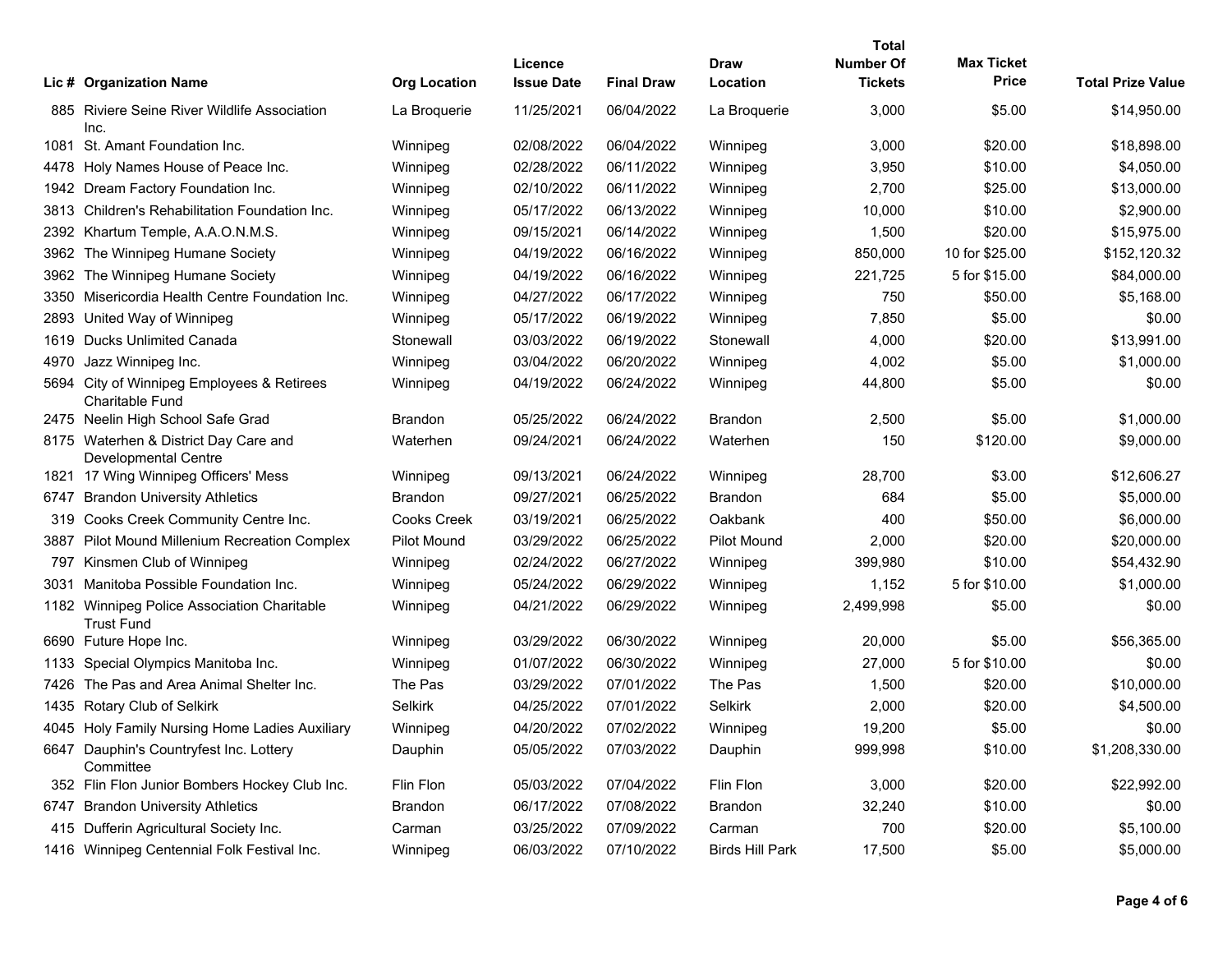|      |                                                              |                                           | Licence           |                   | Draw                | Total<br>Number Of | <b>Max Ticket</b> |                          |
|------|--------------------------------------------------------------|-------------------------------------------|-------------------|-------------------|---------------------|--------------------|-------------------|--------------------------|
|      | Lic # Organization Name                                      | <b>Org Location</b>                       | <b>Issue Date</b> | <b>Final Draw</b> | Location            | <b>Tickets</b>     | <b>Price</b>      | <b>Total Prize Value</b> |
|      | 8345 World Police and Fire Games (WPFG)<br>Host Society Inc. | Winnipeg                                  | 04/14/2022        | 07/12/2022        | Winnipeg            | 9,500              | \$5.00            | \$0.00                   |
|      | 8035 K9 Advocates Manitoba                                   | Winnipeg                                  | 04/28/2022        | 07/13/2022        | Winnipeg            | 6,000              | \$25.00           | \$23,167.00              |
| 1493 | Winkler Flyers Junior A Hockey Club Inc.                     | Winkler                                   | 03/17/2022        | 07/14/2022        | Winkler             | 300                | \$100.00          | \$10,000.00              |
| 8141 | Freedom Outreach Inc.                                        | Denare Beach                              | 05/11/2022        | 07/16/2022        | Flin Flon           | 1,000              | \$20.00           | \$5,399.00               |
| 2696 | Rainbow Stage (1993) Inc.                                    | Winnipeg                                  | 05/13/2022        | 07/17/2022        | Winnipeg            | 266                | \$5.00            | \$0.00                   |
| 8016 | Abilities Manitoba Inc.                                      | Winnipeg                                  | 05/10/2022        | 07/19/2022        | Winnipeg            | 3,500              | \$5.00            | \$6,300.00               |
| 8327 | Glenora Community Development 2008                           | Glenora                                   | 05/03/2022        | 07/20/2022        | Glenora             | 500                | \$100.00          | \$20,000.00              |
| 1517 | St. Boniface Hospital Foundation Inc.                        | Winnipeg                                  | 04/14/2022        | 07/20/2022        | Winnipeg            | 405,000            | 2 for \$20.00     | \$148,000.00             |
| 1517 | St. Boniface Hospital Foundation Inc.                        | Winnipeg                                  | 04/14/2022        | 07/21/2022        | Winnipeg            | 68,000             | \$100.00          | \$2,312,820.93           |
| 1517 | St. Boniface Hospital Foundation Inc.                        | Winnipeg                                  | 04/14/2022        | 07/21/2022        | Winnipeg            | 1,294,000          | 2 for \$20.00     | \$0.00                   |
| 1523 | Royal Manitoba Theatre Centre Inc.                           | Winnipeg                                  | 05/24/2022        | 07/25/2022        | Winnipeg            | 74,000             | \$5.00            | \$1,334.00               |
| 810  | Morden Corn & Apple Festival Inc.                            | Morden                                    | 07/19/2021        | 07/27/2022        | Morden              | 300                | \$100.00          | \$14,400.00              |
| 5212 | Swan River Valley Agricultural Society                       | <b>Swan River</b>                         | 05/30/2022        | 07/31/2022        | Swan River          | 400                | \$50.00           | \$10,000.00              |
| 5212 | Swan River Valley Agricultural Society                       | Swan River                                | 05/10/2022        | 07/31/2022        | <b>Swan River</b>   | 5,000              | \$10.00           | \$4,000.00               |
| 3867 | Pediatric Oncology Family Centre of<br>Manitoba Inc.         | Winnipeg                                  | 05/19/2022        | 08/15/2022        | Winnipeg            | 18,250             | \$10.00           | \$0.00                   |
|      | 8374 Interlake Community Foundation Inc.                     | <b>Balmoral</b>                           | 05/25/2022        | 08/21/2022        | Stonewall           | 1,000              | \$100.00          | \$12,500.00              |
| 966  | B.P.O. Elks Riverton #530                                    | <b>Riverton</b>                           | 05/04/2022        | 08/27/2022        | Riverton            | 1,100              | \$100.00          | \$55,298.00              |
| 1430 | Neepawa Golf & Country Club Inc.                             | Neepawa                                   | 12/14/2021        | 08/29/2022        | Neepawa             | 2,000              | \$25.00           | \$4,100.00               |
| 2617 | <b>Prairie Oasis Senior Centre</b>                           | <b>Brandon</b>                            | 06/01/2022        | 08/31/2022        | <b>Brandon</b>      | 1,500              | \$20.00           | \$5,478.00               |
| 4042 | Flin Flon/Creighton & Area S.P.C.A.                          | Flin Flon                                 | 03/30/2022        | 08/31/2022        | Flin Flon           | 2,000              | \$20.00           | \$10,000.00              |
| 2696 | Rainbow Stage (1993) Inc.                                    | Winnipeg                                  | 05/13/2022        | 09/04/2022        | Winnipeg            | 294                | \$5.00            | \$0.00                   |
| 2950 | Winnipeg Goldeyes Field of Dreams<br>Foundation Inc.         | Winnipeg                                  | 03/15/2022        | 09/05/2022        | Winnipeg            | 293,000            | 3 for \$5.00      | \$0.00                   |
|      | 3855 Winnipeg Habitat for Humanity Inc.                      | Winnipeg                                  | 05/05/2022        | 09/08/2022        | Winkler             | 2,400              | \$10.00           | \$5,000.00               |
| 1482 | <b>Winnipeg Football Club</b>                                | Winnipeg                                  | 04/22/2022        | 09/10/2022        | Winnipeg            | 65,000             | 5 for \$20.00     | \$6,560.00               |
| 2287 | Rossmere Golf & Country Club Limited                         | Winnipeg                                  | 12/13/2021        | 09/17/2022        | Winnipeg            | 9,000              | \$10.00           | \$17,000.00              |
| 7365 | Miami Golf & Country Club                                    | RM of<br>Thompson                         | 12/02/2021        | 09/18/2022        | Miami               | 4,000              | \$40.00           | \$20,000.00              |
|      | 281 Lions Club of Minnedosa                                  | Minnedosa                                 | 09/28/2021        | 09/24/2022        | Minnedosa           | 200                | \$120.00          | \$12,000.00              |
|      | 5108 Glenboro Golf and Country Club Inc.                     | Glenboro                                  | 11/12/2021        | 09/24/2022        | Glenboro            | 4,000              | \$40.00           | \$10,000.00              |
|      | 2357 Gladstone Golf & Country Club Inc.                      | Municipality of<br>WestLake-Glad<br>stone | 09/15/2021        | 09/24/2022        | Gladstone           | 500                | \$25.00           | \$4,250.00               |
|      | 245 Kinsmen Club of The Pas Inc.                             | The Pas                                   | 08/31/2021        | 09/29/2022        | The Pas             | 400                | \$52.00           | \$12,800.00              |
|      | 4744 Ste. Rose Recreation Commission                         | Ste. Rose du<br>Lac                       | 02/25/2022        | 10/08/2022        | Ste. Rose du<br>Lac | 1,000              | \$20.00           | \$10,000.00              |